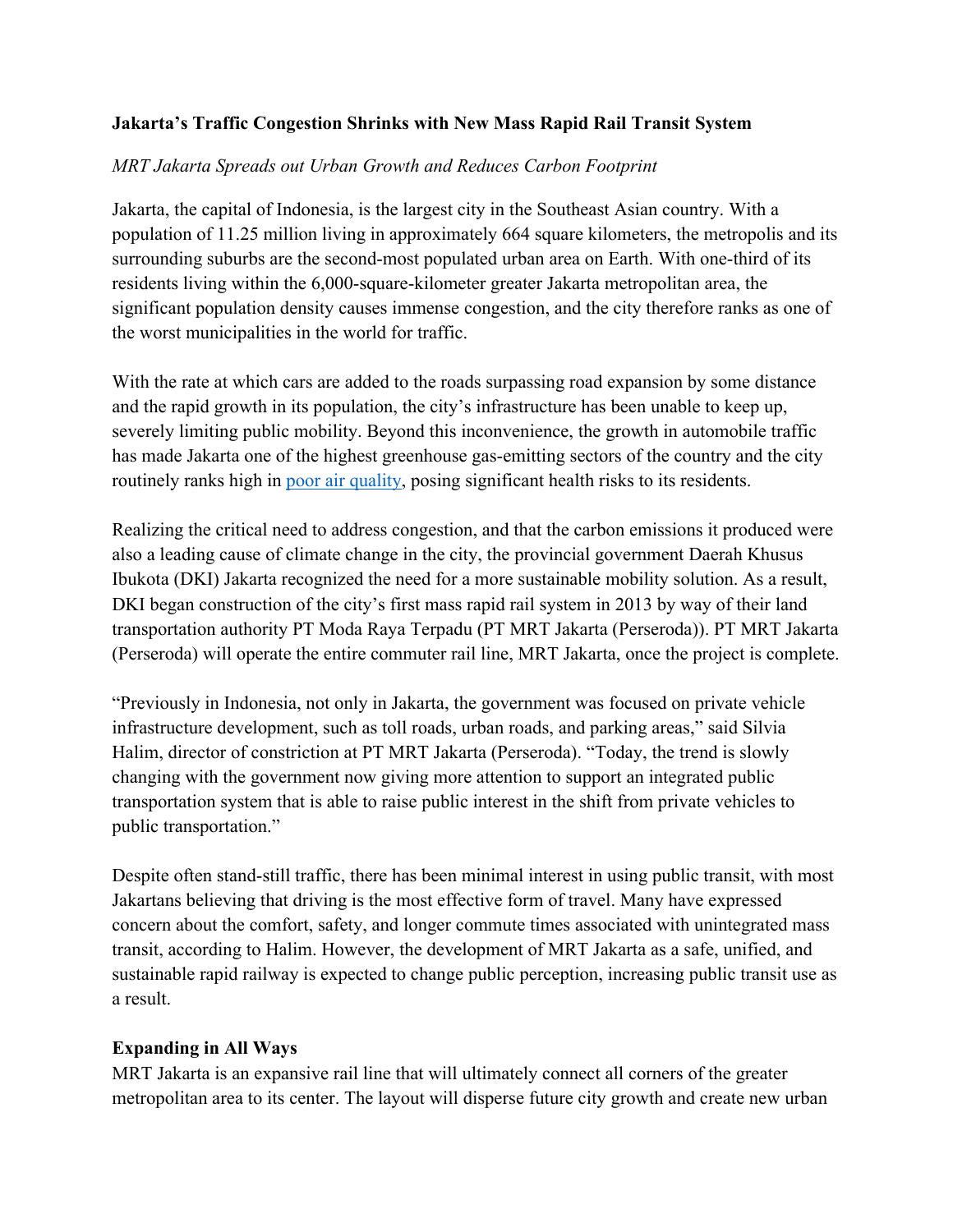centers, which will create more opportunity for development in Jakarta's suburbs and stimulate the economic value of the areas around each station. As part of this planned urban expansion, increased accessibility to transit stations in the suburbs will alter traffic patterns, contributing to a reduction in roadway congestion. PT MRT Jakarta (Perseroda) aims to raise public transportation use from around 30% currently to as high as 60% in the future.

"Stations have been built at strategic points across the capital city of Jakarta and are connected to other modes of public transportation to make it easy for passengers to reach their destinations," said Halim.

Creating a sustainable mass rapid rail transit system in Jakarta is essential to enhance the quality of life for residents through reduced roadway traffic, improved public mobility, diminished air pollution, and a lower carbon footprint.

## **A Decades-Long Project**

The approximately 23-kilometer north-south corridor was slated to be constructed in two phases. Phase I of this project consisted of constructing a corridor running 16 kilometers from Lebak Bulus Grab Station to the Bundaran HI Station. The section of the north-south corridor that runs to Bundaran HI was constructed first because the majority of Jakarta's working population lives in this area.

Phase I of the rail line, which opened to commuters in March 2019, comprises 13 stations. Given the public's reliance on vehicular travel, PT MRT Jakarta (Perseroda) expected usage to grow slowly. Citizens were reportedly skeptical about the railway, citing concern over fare costs and its integration with other mass transit systems.

"The Jakarta government has provided subsidies for the operation of the MRT Jakarta so that the costs are in accordance with the public's ability," Halim explained.

Since operation of the transit system began, traffic congestion has reduced, vehicle speed has increased by 3%, and particulate matter pollution has decreased by 18%, according to a 2021 study from Institute for Economic and Social Research, University of Indonesia. In 2019, the rail line saw almost 95,000 more passengers per day, 30,000 more than anticipated. One of the reasons for its swift success has been the reliability of the automated train system.

"In an effort to support citizen mobility, MRT Jakarta's service operations have managed to achieve a 99.88% on-time performance that includes the time to travel from one station to another, a 99.92% exact train dwelling time at stations, and 99.82% arrival punctuality at stations," Halim said.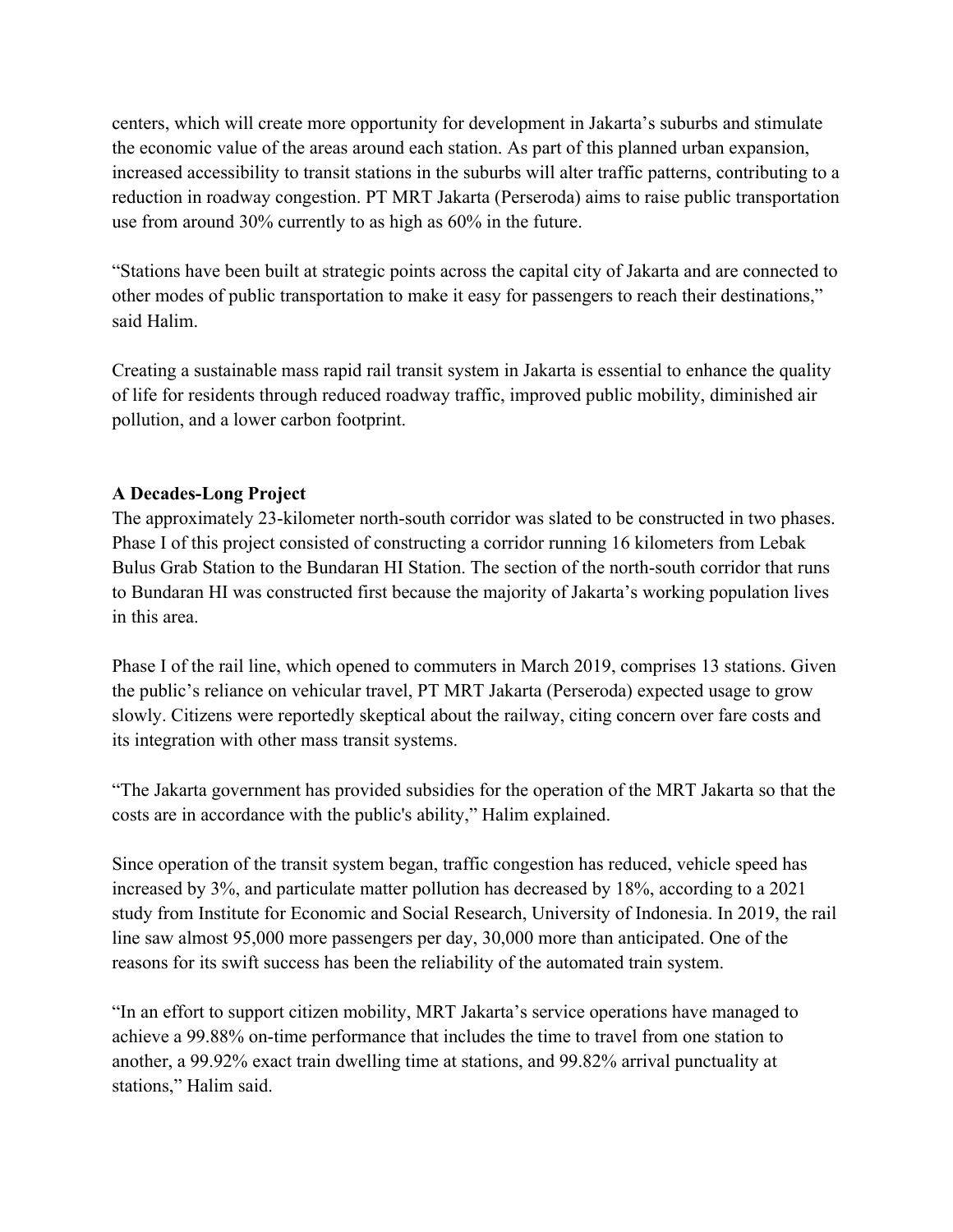As commuters have been able to successfully ride on this rail line and recognize its consistency for several years, the public now has greater confidence in the next stage of the project, [according to MRT Jakarta President Director William Sabandar.](https://www.mckinsey.com/industries/travel-logistics-and-infrastructure/our-insights/building-self-sustaining-public-transport-an-interview-with-william-sabandar-president-director-of-mrt-jakarta)

Phase II of the project continues the north-south corridor railway line from the Bundaran HI Roundabout to West Ancol for a total of 11.8 kilometers. Currently in the construction phase, Phase II is being divided into two stages, with the first stage stretching to Harmoni Station anticipated to be operational in April 2025, and the second stage projected to be completed in 2027.

PT MRT Jakarta (Perseroda) used Bentley Systems' digital twin and project management software to centralize project information and streamline design collaboration. Due to the global pandemic that postponed Phase II, MRT Jakarta was asked to speed up this next stage of the project, which meant ensuring there were no delays caused by data inaccuracies, blockages in design reviews, or miscommunications. Using a connected data environment enabled real-time access to rail design and saved approximately 10% of time.

In parallel with the completion of the north-south corridor, MRT Jakarta is developing and preparing an east-west corridor stretching from Kalideres to Ujung Menteng, considered Phase III. While Phase IV will involve construction of railway lines that form an outer loop in the southern section of Jakarta.

### **Forward Thinking**

PT MRT Jakarta (Perseroda) is focused on urban regeneration and developing infrastructure that excels in all ways. Consequently, the railway stations follow the guidelines of a Transit-Oriented Development (TOD) Master Plan, which improves access to the station and provides a better pedestrian experience through open green spaces and enhanced sidewalks, bridges, and streetscapes for those walking and bicycling to the station.

"Not only are MRT stations close to office areas, but they are also located near a variety of shopping and culinary centers, as well as popular tourist attractions," Halim explained. The guidelines of development around the MRT stations incorporated improved connectivity to these locales and preservation of any existing heritage sites near the stations.

Additionally, the stations are energy efficient, utilizing electricity as their main power source, and they are equipped with LED lighting, non-CFC air conditioning, and energy-efficient platform screen doors at train entrances that block heat from the rail.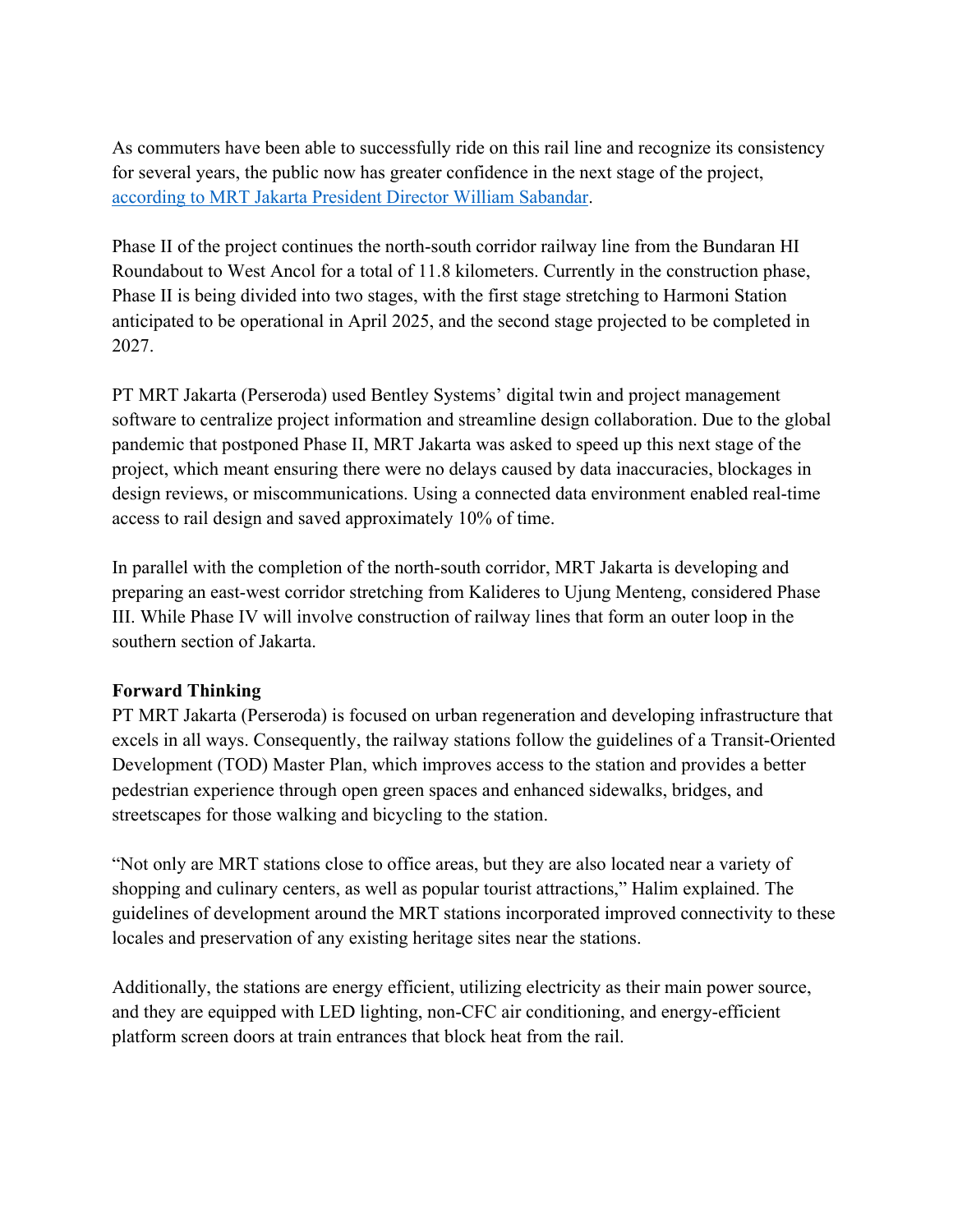"The creation of MRT Jakarta represents a breakthrough in public transportation," said Halim. "Not only does it increase mobility, but MRT Jakarta also brings with it a number of other benefits, such as improving the quality of the city's air and becoming a solution to the capital's serious traffic congestion problem while transforming people's life habits as they gradually switch from the use of private vehicles to public transportation."

*# #*

For more information, contact Christine Byrne at christine.byrne.bentley.com.

 $\infty$  $\frac{1}{2}$ W.  $\Box$  $\mathbb{R}$  $\begin{array}{c|c|c|c|c|c} \hline \circ & \circ & \circ & \circ \end{array}$ MM-THM-ACV-Cooling Tower:MM-THM-ACV-Cooling<br>Tower:1925256 [2-18C]] IfcBuildingElementProxy Selected Item(s) CP201-SAJV-THM-XX-3DM-A. MM-THM-ACV-Cooling Tow..  $\mathbb{C}^n$ M-567-M\_MECH\_EQP Category: Physical Mate. **Wisualization Multi-** $\overline{Q}$ IFC Class Name: IfcBuildingElementProxy **Discipline Assettin** Source File N...: : :CP201-SAJV-THM-XX-3DM-... SD clong with lis CP201-SAJV-THM-XX-3DM-A. Latest Source. Properties RA\_Cooling-Twr; Default Flo. > IFC Attributes  $\blacksquare$ Loading 3 tiles Snap<br>Mode Scope: Element  $\ddot{\phantom{1}}$  $\bullet$ ages **O**  $\blacklozenge$  Identify element

Caption: PT MRT Jakarta (Perseroda) used Bentley Systems' digital twin and project management software to centralize project information and streamline design collaboration. *Image courtesy of PT MRT Jakarta (Perseroda).*

[Image 1:](https://www.bentley.com/-/media/Images/Press%20Release%20Images/2022/MRT%20Jakarta%20Phase%20II%201)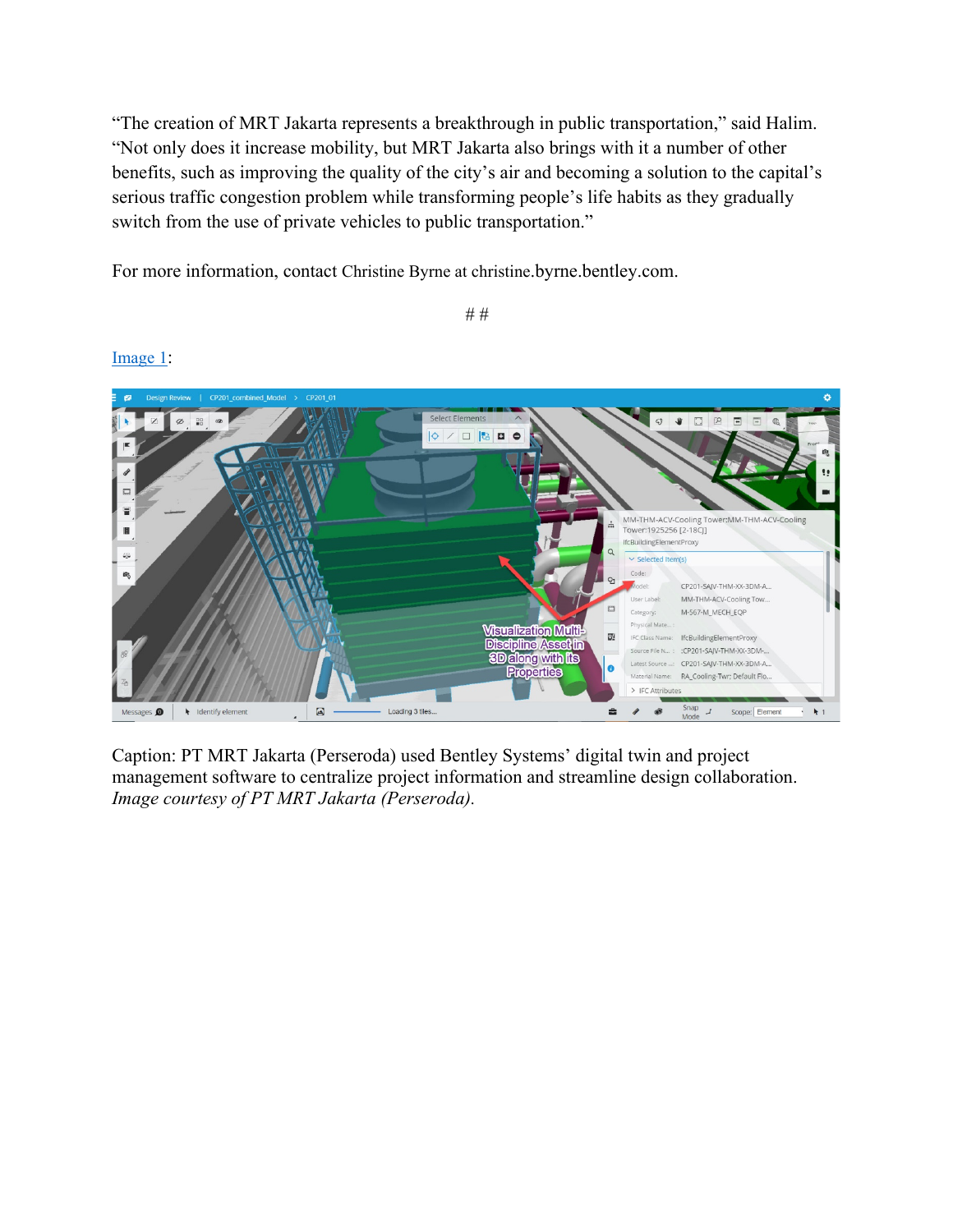#### [Image 2:](https://www.bentley.com/-/media/Images/Press%20Release%20Images/2022/MRT%20Jakarta%20Phase%20II%202)



Caption: Phase II of the project continues the north-south corridor railway line from the Bundaran HI Roundabout to West Ancol for a total of 11.8 kilometers. *Image courtesy of PT MRT Jakarta (Perseroda).*